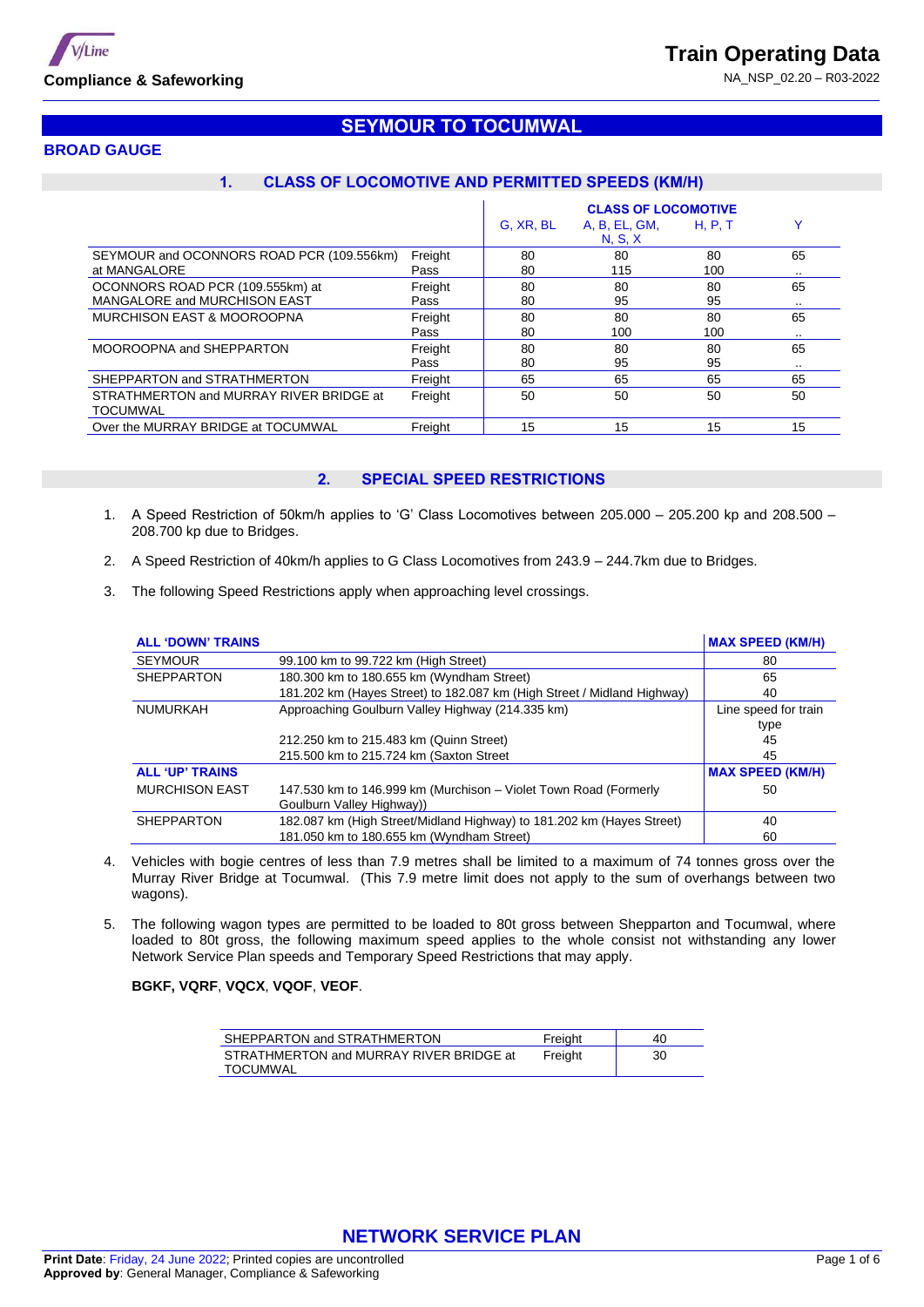

## **SEYMOUR TO TOCUMWAL**

### **BROAD GAUGE**

6. The speed of all trains when passing over Facing Points worked by mechanical or electrical interlocking, or otherwise securely fastened, or over Trailing Points shall be as shown hereunder:

| <b>LOCATION</b>                               | <b>MAXIMUM SPEED KM/H</b>                                          |                                       |  |  |  |
|-----------------------------------------------|--------------------------------------------------------------------|---------------------------------------|--|--|--|
|                                               | When running to or from lines<br>diverging from the straight track | When running on the straight<br>track |  |  |  |
| Over facing points held by hand               | 15                                                                 | 15                                    |  |  |  |
| Between SEYMOUR and TOCUMWAL                  | 40                                                                 | Line Speed for Train Type             |  |  |  |
| Except at TOOLAMBA                            | 25                                                                 | 95                                    |  |  |  |
| And at SHEPPARTON, No. 5 points (at UP end of | 25                                                                 | 40                                    |  |  |  |
| Passenger Platform Road)                      |                                                                    |                                       |  |  |  |

- 7. Murchison East A Notice Board is provided applicable to UP trains on the DOWN side of the station platform. The notice board is located 211 meters from the DOWN end of the platform at a distance of 529 meters from the Murchison – Violet Town Road Crossing (formerly Goulburn Valley Highway
- 8. Shepparton A Notice Board is provided at the DOWN End of No.3 road advising that the maximum speed to High Street Level Crossing PCR (182.087km) 10 km/h.
- 9. Strathmerton A Notice Board is provided at the UP End of the station platform advising that the maximum speed for UP Stopped Trains to crossing 20 km/h.
- 10. Tocumwal A Notice Board is provided at the UP end of Tuppal Road (Old Deniliquin Rd) PCR (251.223km) advising that the maximum speed for Tocumwal Yard is 15km/h

**MAXIMUM SPEED TO LEVEL CROSSING 50 km/h**

**MAXIMUM SPEED TO LEVEL CROSSING 10 km/h**

**MAXIMUM SPEED TO CROSSING 20 km/h**

**TOCUMWAL YARD 15 km/h**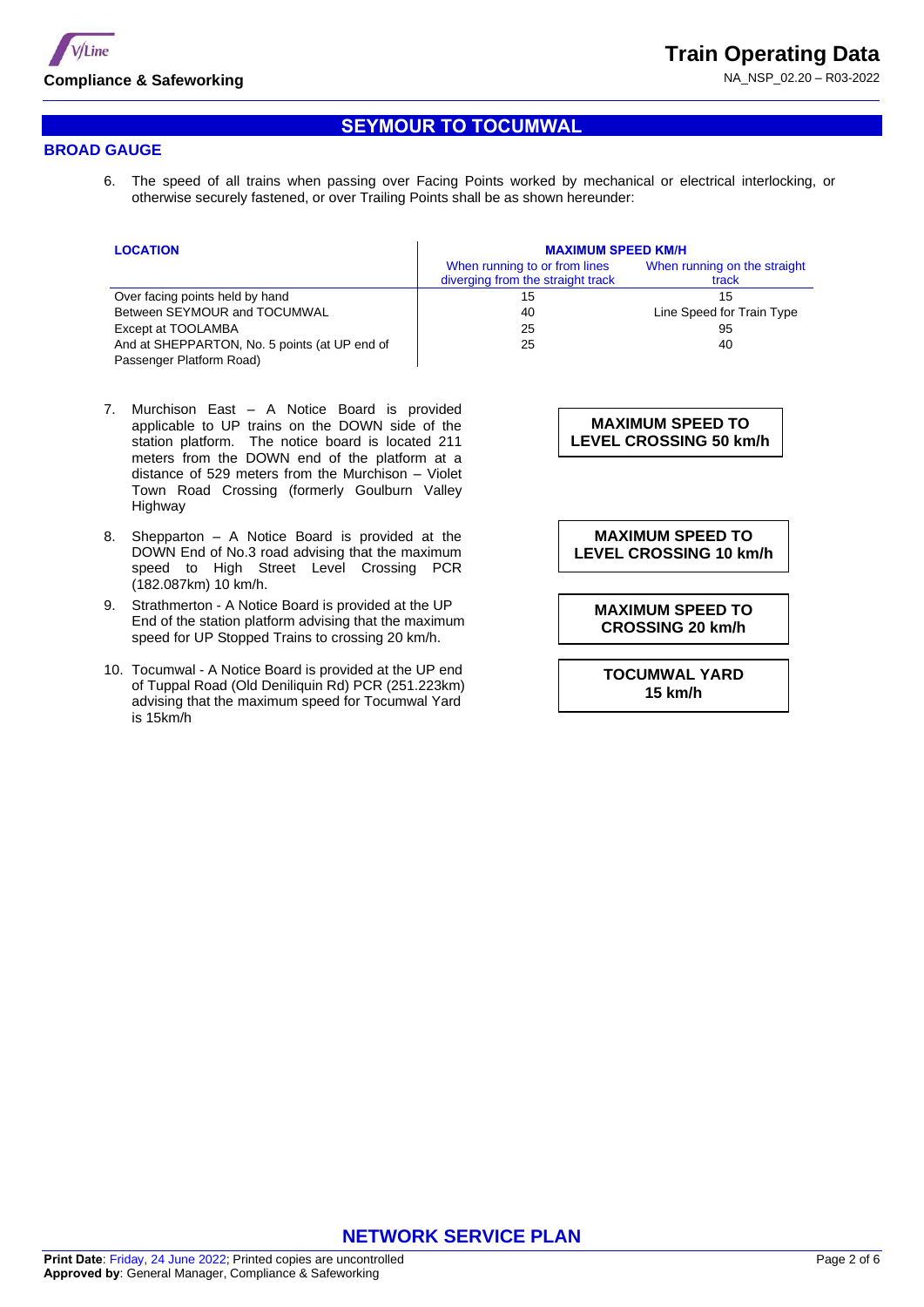

**Train Operating Data**

NA\_NSP\_02.20 – R03-2022

## **BROAD GAUGE**

## **SEYMOUR TO TOCUMWAL**

| <b>RULING GRADE LOADS (TONNES)</b><br>3. |                               |         |                           |       |                                                   |                                                        |      |                                            |                                   |                                                    |                                           |                                               |                                   |
|------------------------------------------|-------------------------------|---------|---------------------------|-------|---------------------------------------------------|--------------------------------------------------------|------|--------------------------------------------|-----------------------------------|----------------------------------------------------|-------------------------------------------|-----------------------------------------------|-----------------------------------|
| <b>SECTION</b>                           | <b>CLASSES OF LOCOMOTIVES</b> |         |                           |       |                                                   |                                                        |      |                                            |                                   |                                                    |                                           |                                               |                                   |
|                                          | G, XR,<br><b>BL</b>           | N.      | EL,<br><b>GM, S.</b><br>X | Mod A | <b>Non</b><br>Mod A<br>solo or<br>multi<br>with A | <b>Non</b><br>Mod A<br>multi<br>with<br>other<br>class | в    | H solo<br>or multi<br>with H.<br>$P, T$ or | H multi<br>with<br>other<br>class | T or P<br>solo or<br>multi with<br>H, P, T<br>or Y | T or P<br>multi<br>with<br>other<br>class | Y solo<br>or multi<br>with T.<br>Y, H or<br>P | Y multi<br>with<br>other<br>class |
| <b>DOWN</b>                              |                               |         |                           |       |                                                   |                                                        |      |                                            |                                   |                                                    |                                           |                                               |                                   |
| <b>Seymour</b> to                        |                               |         |                           |       |                                                   |                                                        |      |                                            |                                   |                                                    |                                           |                                               |                                   |
| <b>NAGAMBIE</b>                          | $\cdot$ .                     | 2740    | 2180                      | 2260  | 2260                                              | 2030                                                   | 1750 | 1220                                       | 1100                              | 1220                                               | 1100                                      | 600                                           | 540                               |
| <b>SHEPPARTON</b>                        | $\cdot$ .                     | 3340    | 3000                      | 3040  | 3040                                              | 2740                                                   | 2750 | 1880                                       | 1620                              | 1800                                               | 1620                                      | 1400                                          | 1260                              |
| <b>STRATHMERTON</b>                      | $\sim$                        | $\cdot$ | 3470                      | 3650  | 3650                                              | 3200                                                   | 2850 | 2130                                       | 1920                              | 2100                                               | 1920                                      | 1546                                          | 1380                              |
| <b>TOCUMWAL</b>                          | $\cdot$ .                     | 3800    | 3520                      | 3700  | 3700                                              | 3330                                                   | 2970 | 2200                                       | 1980                              | 2200                                               | 1980                                      | 1650                                          | 1490                              |
| <b>UP</b>                                |                               |         |                           |       |                                                   |                                                        |      |                                            |                                   |                                                    |                                           |                                               |                                   |
| <b>Tocumwal to</b>                       |                               |         |                           |       |                                                   |                                                        |      |                                            |                                   |                                                    |                                           |                                               |                                   |
| <b>STRATHMERTON</b>                      |                               | 4180    | 4180                      | 4180  | 4180                                              | 3860                                                   | 4180 | 1830                                       | 1830                              | 1830                                               | 1830                                      | 890                                           | 790                               |
| <b>NAGAMBIE</b>                          | $\sim$                        | 3090    | 2770                      | 2910  | 2910                                              | 2600                                                   | 2300 | $\sim$ $\sim$                              | $\sim$ $\sim$                     | $\cdot$                                            | $\sim$ $\sim$                             | 1020                                          | 920                               |
| <b>SEYMOUR</b>                           | $\cdot$ .                     | 3630    | 3300                      | 3470  | 3470                                              | 3120                                                   | 2860 | 1830                                       | 1830                              | 1830                                               | 1830                                      | 1015                                          | 1015                              |

### **4. SAFEWORKING SYSTEMS**

Train Order Working is in force between SEYMOUR to TOCUMWAL.

|                             | <b>STATUS - ATTENDED</b>            | <b>STATUS - UNATTENDED</b>              |
|-----------------------------|-------------------------------------|-----------------------------------------|
| SEYMOUR                     | <b>Train Order Terminal Station</b> | Attended for all Trains                 |
| NAGAMBIE BLOCK POINT        | <b>Block Point Location</b>         | <b>Block Point Location</b>             |
| <b>MURCHISON EAST</b>       | Intermediate Train Order Station    | Intermediate Train Order Station        |
| <b>TOOLAMBA BLOCK POINT</b> | <b>Block Point Location</b>         | <b>Block Point Location</b>             |
| <b>TOOLAMBA JUNCTION</b>    | Attended Junction Station           | Not Applicable to Primary Corridor      |
| <b>SHEPPARTON</b>           | Intermediate Terminal Station       | Remote Controlled from Centrol          |
| <b>TOCUMWAL</b>             | Unattended location                 | Unattended Train Order Terminal Station |

Master keys not required between SHEPPARTON and TOCUMWAL unless required for Shunting at the intermediate sidings at CONGUPNA, WUNGHNU, NUMURKAH or KATUNGA.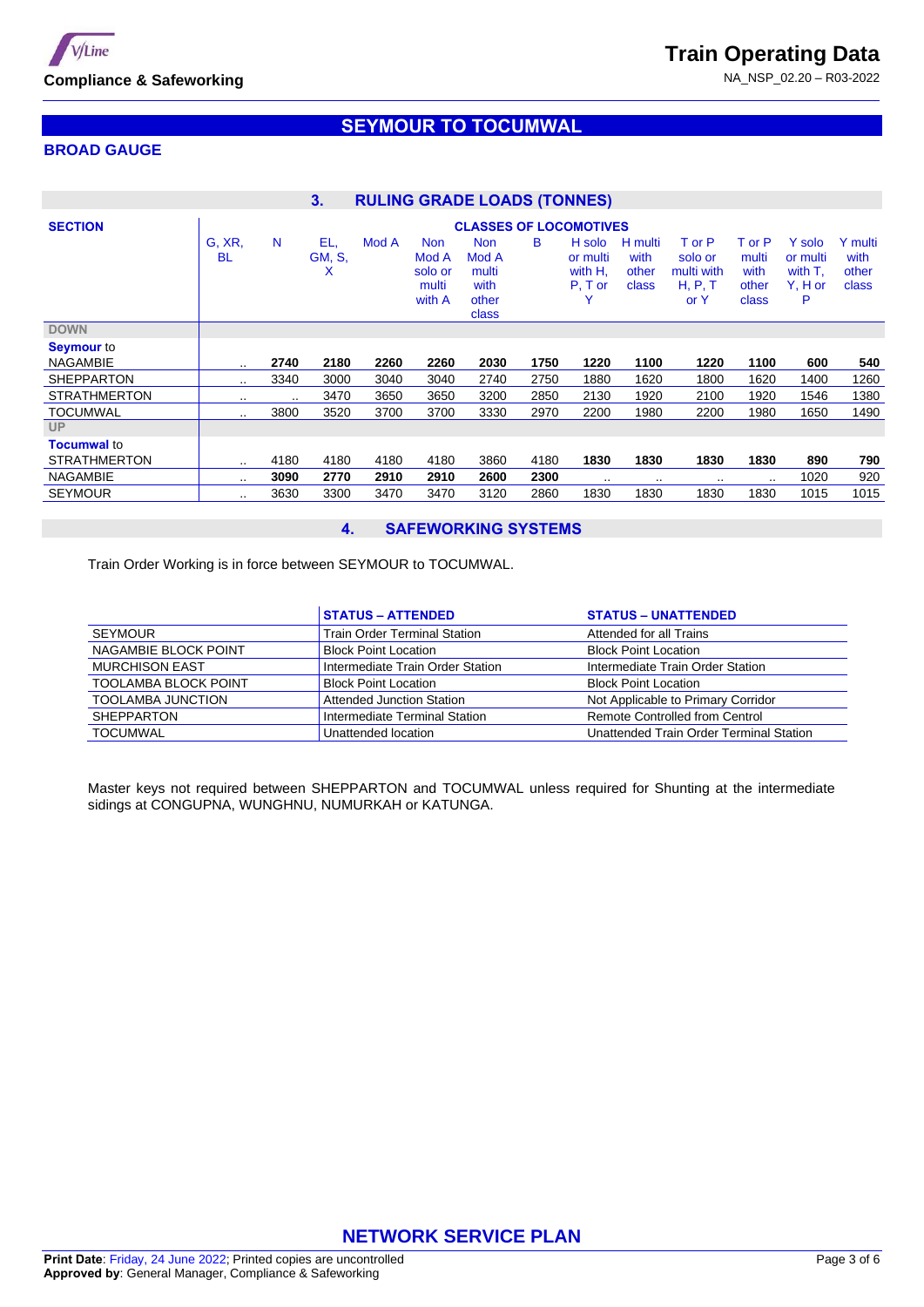

**Train Operating Data**

NA\_NSP\_02.20 – R03-2022

### **BROAD GAUGE**

## **SEYMOUR TO TOCUMWAL**

### **5. SPECIAL NOTES**

1. Mooroopna – A Notice Board is provided applicable to DOWN trains shunting in the siding at Mooroopna. A V5PSW key switch is provided opposite the Down end points of the Young Street Level Crossing to manually commence operation of the Level Crossing Protection Equipment as required during Shunting operations.

**SHUNTING TRAINS MUST NOT PASS THIS SIGN UNTIL BOOMS ARE HORIZONTAL**

### **6. DISTANCES FROM MELBOURNE AND CLEAR LENGTH OF CROSSING ROADS**

| <b>LOCATION</b>             | <b>MARKED DISTANCE</b><br><b>LENGTH OF</b><br><b>FROM MELBOURNE</b><br><b>PLATFORM</b> |                                     | <b>CLEAR LENGTH OF CROSSING ROADS</b><br>(LENGTH IN METRES) |               |  |  |
|-----------------------------|----------------------------------------------------------------------------------------|-------------------------------------|-------------------------------------------------------------|---------------|--|--|
|                             | (KM)                                                                                   |                                     | <b>NO.1</b>                                                 | <b>NO. 2</b>  |  |  |
| <b>SEYMOUR</b>              | 98.699                                                                                 | $Plat 2 - 205$                      | 625                                                         | 625           |  |  |
|                             |                                                                                        | Plat 3 - 181                        |                                                             |               |  |  |
| <b>NAGAMBIE</b>             | 126.115                                                                                | 180                                 |                                                             | 322           |  |  |
| NAGAMBIE BLOCK POINT        | 126.615                                                                                | $\sim$                              | $\cdot$ .                                                   | $\cdots$      |  |  |
| <b>MURCHISON EAST</b>       | 147.245                                                                                | 180                                 |                                                             | $\sim$ $\sim$ |  |  |
| <b>TOOLAMBA BLOCK POINT</b> | 165.200                                                                                | $\sim$ $\sim$                       | $\cdot$ .                                                   | $\sim$ $\sim$ |  |  |
| <b>TOOLAMBA</b>             | 166.052                                                                                | $\sim$ $\sim$                       |                                                             | 258 Siding    |  |  |
| <b>MOOROOPNA</b>            | 177.000                                                                                | 180                                 | $\sim$                                                      | $\sim$        |  |  |
| <b>SHEPPARTON</b>           | 181.847                                                                                | 168                                 | 622                                                         | 622           |  |  |
| <b>CONGUPNA</b>             | 191.948                                                                                | $\sim$ $\sim$                       |                                                             | $\cdot$       |  |  |
| <b>TALLYGAROOPNA</b>        | 199.031                                                                                | $\sim$ $\sim$                       | $\cdot$ .                                                   | $\sim$ $\sim$ |  |  |
| <b>WUNGHNU</b>              | 208.281                                                                                | $\cdot$ .                           |                                                             | $\sim$ $\sim$ |  |  |
| <b>NUMURKAH</b>             | 215.201                                                                                | $93*$                               |                                                             | $\cdot$       |  |  |
| <b>KATUNGA</b>              | 225.782                                                                                | $\sim$ $\sim$                       |                                                             | $\cdot$       |  |  |
| <b>STRATHMERTON</b>         | 234.894                                                                                | $64*$                               | $\cdot$ .                                                   | $\sim$        |  |  |
| TOCUMWAL                    | 251.394                                                                                | $259*$                              | $\sim$ $\sim$                                               | 409           |  |  |
|                             |                                                                                        | $\bullet$ Distribution of $\bullet$ |                                                             |               |  |  |

**\*** - Disused Platform

### **7. TRACK CLASS**

Track is maintained to the following class standards.

| <b>SECTION</b>                        |                         | <b>CLASS</b> |
|---------------------------------------|-------------------------|--------------|
| SEYMOUR – MANGALORE<br>(O'CONNORS RD) | 98.700 km - 109.556km   | Class 2      |
| MANGALORE – SHEPPARTON                | 109.556 km - 182.000 km | Class 3      |
| SHEPPARTON - TOCUMWAL                 |                         | Class 4      |

**NETWORK SERVICE PLAN**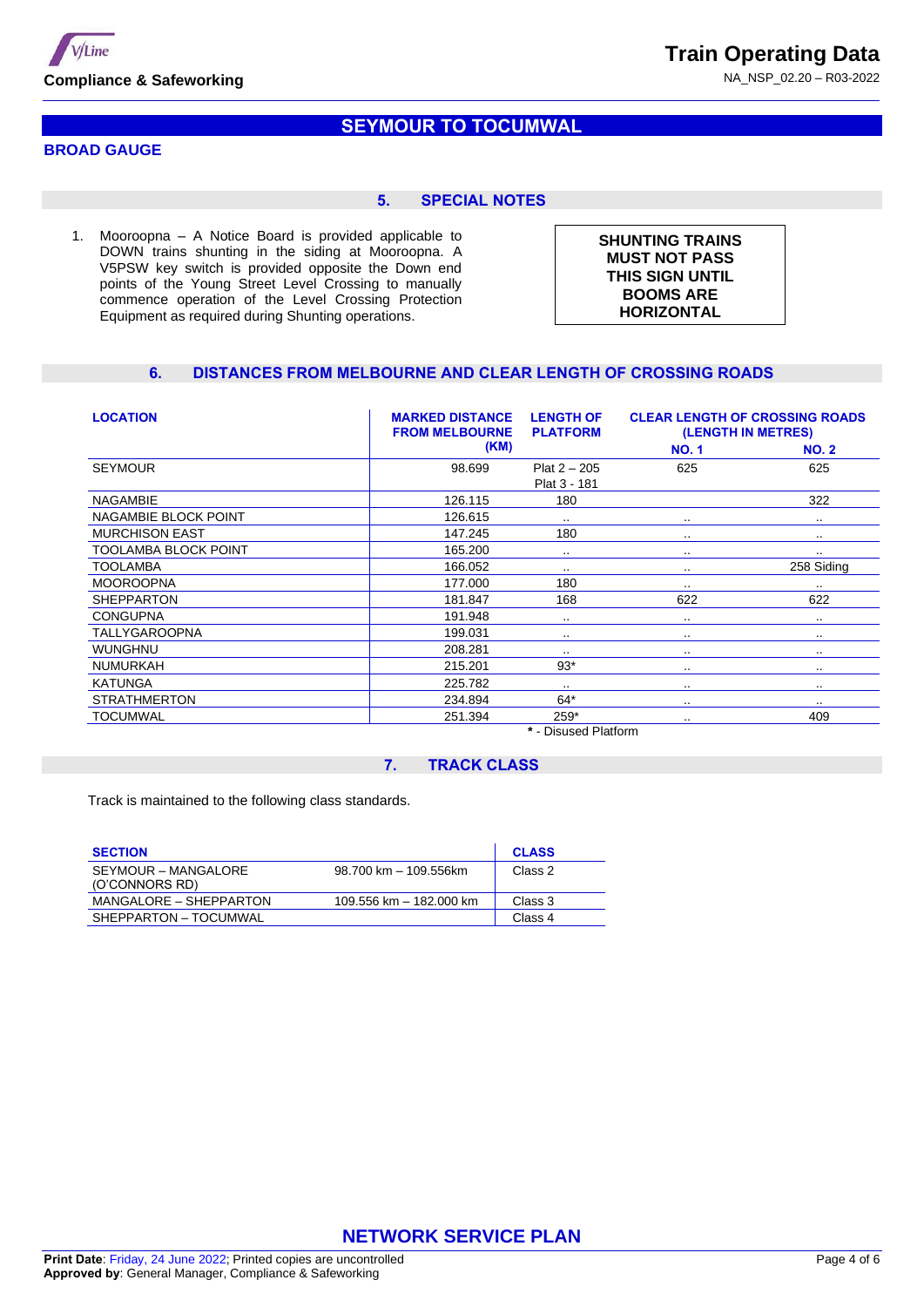

NA\_NSP\_02.20 – R03-2022

## **BROAD GAUGE**

# **SEYMOUR TO TOCUMWAL**

## **8. PROTECTED LEVEL CROSSINGS**

| <b>NAME AND KMS OF</b><br><b>NEAREST STATION</b> | <b>LEVEL CROSSING</b>                                              | <b>DISTANCE (KM)</b> | <b>TYPE</b> | <b>LOCATION</b><br><b>NUMBER</b> | <b>VICROADS</b><br>ID NO. |
|--------------------------------------------------|--------------------------------------------------------------------|----------------------|-------------|----------------------------------|---------------------------|
| <b>SEYMOUR 98.699</b>                            | * High Street                                                      | 99.772               | BB, VIC, SG | E0997                            |                           |
|                                                  | <b>II</b> Oconnors Road                                            | 109.556              | BB          | U1095                            |                           |
| <b>NAGAMBIE 126.115</b>                          | £ Aerodrome Road                                                   | 113.502              | <b>BB</b>   | U1135                            |                           |
|                                                  | £ Avenel – Nagambie Road                                           | 116.867              | BB          | U1168                            |                           |
|                                                  | $E$ Tabilk – Monea Road                                            | 119.340              | <b>BB</b>   | U1193                            |                           |
|                                                  | £ Morgan Lane                                                      | 120.949              | <b>BB</b>   | U1209                            |                           |
|                                                  | £ Nagambie-Locksley Road                                           | 122.554              | <b>BB</b>   | U1225                            |                           |
|                                                  | Goulburn Street                                                    | 125.837              | FL.         | U1258                            |                           |
|                                                  | * Racecourse Road                                                  | 127.542              | BB.         | U1275                            |                           |
|                                                  | * Grimwade Road                                                    | 130.377              | BB          | U1303                            |                           |
|                                                  | (Kirwans Bridge - Longwood Road)                                   | 136.148              | BB          | U1361                            |                           |
|                                                  | * Wahring - Euroa Road                                             |                      |             |                                  |                           |
| MURCHISON EAST 147.245                           | Murchison - Violet Town Road<br>(formerly Goulburn Valley Highway) | 146.999              | BB          | U1469                            | 7258                      |
| TOOLAMBA 166.052                                 | * Kennedys Road                                                    | 157.634              | BB          | U1576                            |                           |
|                                                  | Arcadia Road                                                       | 158.138              | FL.         | U1581                            |                           |
|                                                  | Wren Street                                                        | 166.254              | FL.         | U1662                            |                           |
| MOOROOPNA 177.000                                | Rumbalara Road                                                     | 176.088              | <b>BB</b>   | U1760                            |                           |
|                                                  | * Young Street                                                     | 177.227              | <b>BB</b>   | U1772                            |                           |
|                                                  | <b>Riverview Road</b>                                              | 177.951              | BB          | U1779                            |                           |
| SHEPPARTON 181.847                               | Wyndham Street / Goulburn Valley<br>Highway                        | 180.665              | <b>BB</b>   | U1806                            |                           |
|                                                  | * Hayes Street                                                     | 181.202              | <b>BB</b>   | U1812                            |                           |
|                                                  | (DOWN Trains Only)                                                 |                      |             |                                  |                           |
|                                                  | High Street / Midland Highway                                      | 182.087              | BB/PG       | U1820                            |                           |
|                                                  | <b>Fryers Street</b>                                               | 182.367              | <b>BB</b>   | U1823                            |                           |
|                                                  | * Andrew Fairley Avenue                                            | 183.001              | BB          | U1830                            |                           |
|                                                  | (UP Trains Only)                                                   |                      |             |                                  |                           |
|                                                  | * Wheelers Street                                                  | 183.727              | BB          | U1837                            |                           |
|                                                  | * New Dookie Road                                                  | 184.441              | BB          | U1844                            |                           |
|                                                  | * Grahamvale Road                                                  | 185.377              | BB          | U1853                            | 19028                     |
|                                                  | * Fords Road                                                       | 186.706              | <b>BB</b>   | U1867                            |                           |
| CONGUPNA 191.948                                 | Shepparton - Katamatite Road                                       | 191.737              | BB          | U1917                            |                           |
| TALLYGAROOPNA 199.031                            | Victoria Road                                                      | 198.767              | <b>FL</b>   | U1987                            |                           |
| NUMURKAH 215.201                                 | Goulburn Valley Highway                                            | 214.335              | FL.         | U2143                            |                           |
|                                                  | Quinn Street                                                       | 215.482              | FL.         | U2154                            |                           |
|                                                  | <b>Saxton Street</b>                                               | 215.724              | <b>BB</b>   | U2157                            |                           |
|                                                  | <b>Exhibition Street</b>                                           | 216.195              | FL.         | U2161                            |                           |
| <b>KATUNGA 225.782</b>                           | Picola Road                                                        | 225.981              | <b>FL</b>   | U2259                            |                           |
|                                                  |                                                                    |                      |             |                                  |                           |

## **NETWORK SERVICE PLAN**